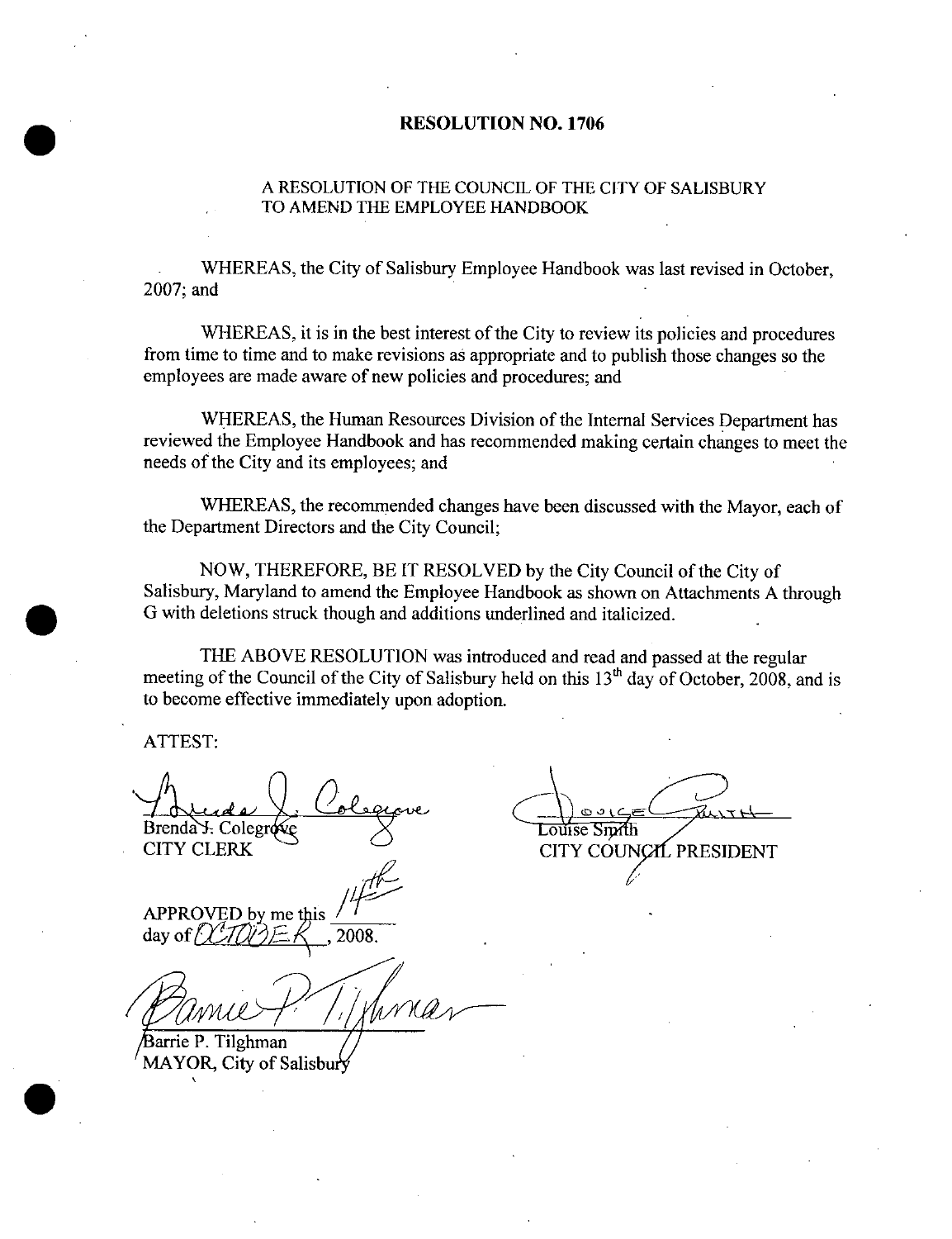#### 0402 **Health Insurance**

The City of Salisbury currently provides group health insurance coverage for Regular Full-time City employees. This insurance coverage is purchased through a private health insurance carrier and includes Medical, Dental, Vision, and Prescription Drugs. The details of the plan and coverage are readily available in the Human Resources Department.

Regular Full-time City employees are eligible to participate in the plan on the first day of the month following the completion of at least 30 days of employment. It is the responsibility of the employee to complete all necessary forms for the enrollment process and to keep all personal information current. The City pays 100% of the premium for the individual employee and 75% for qualified dependents.

#### A. Pre-Tax Deduction

As an additional benefit to City employees, the deduction for Health Insurance coverage is paid through the City's flexible benefit plan. The plan allows City employees to pay for coverage through pre-tax dollars.

#### **B.** Termination Coverage (COBRA Rights)

Upon termination of employment, employees may be eligible to continue their insurance coverage under the Federal law known as COBRA (Consolidated Omnibus Budget Reconciliation Act of 1995). Under COBRA, under certain circumstances, an employee and the employee's dependents may continue coverage for a particular period of time until alternative coverage is available. Any terminated employee seeking to continue insurance coverage should immediately contact the Human Resources Department.

#### C. Health Insurance Upon Retirement

- 1. For employees retiring after July 1, 2007, to be eligible to participate in the City's health insurance program following retirement, the employee must have worked for the City for a minimum of 10 years. For employees retiring through accidental disability after July 1, 2008. no minimum number of years of service is required. The employee's retirement must meet the State Retirement Agency's criteria for accidental disability and must have been awarded accidental disability retirement from the State Retirement Agency to be eligible for the waiver of years of service.
- $\overline{2}$ . The City will pay 50% of the retiree's health insurance premium until the retiree becomes eligible for Medicare coverage.
- 3. The City will pay 50% of the premium attributable to dependent health insurance, provided that the retiree had enrolled in the level of dependent coverage requested for at least three years prior to retirement.
- The City will pay 50% of the premium for Medicare supplemental insurance.  $\boldsymbol{4}$ .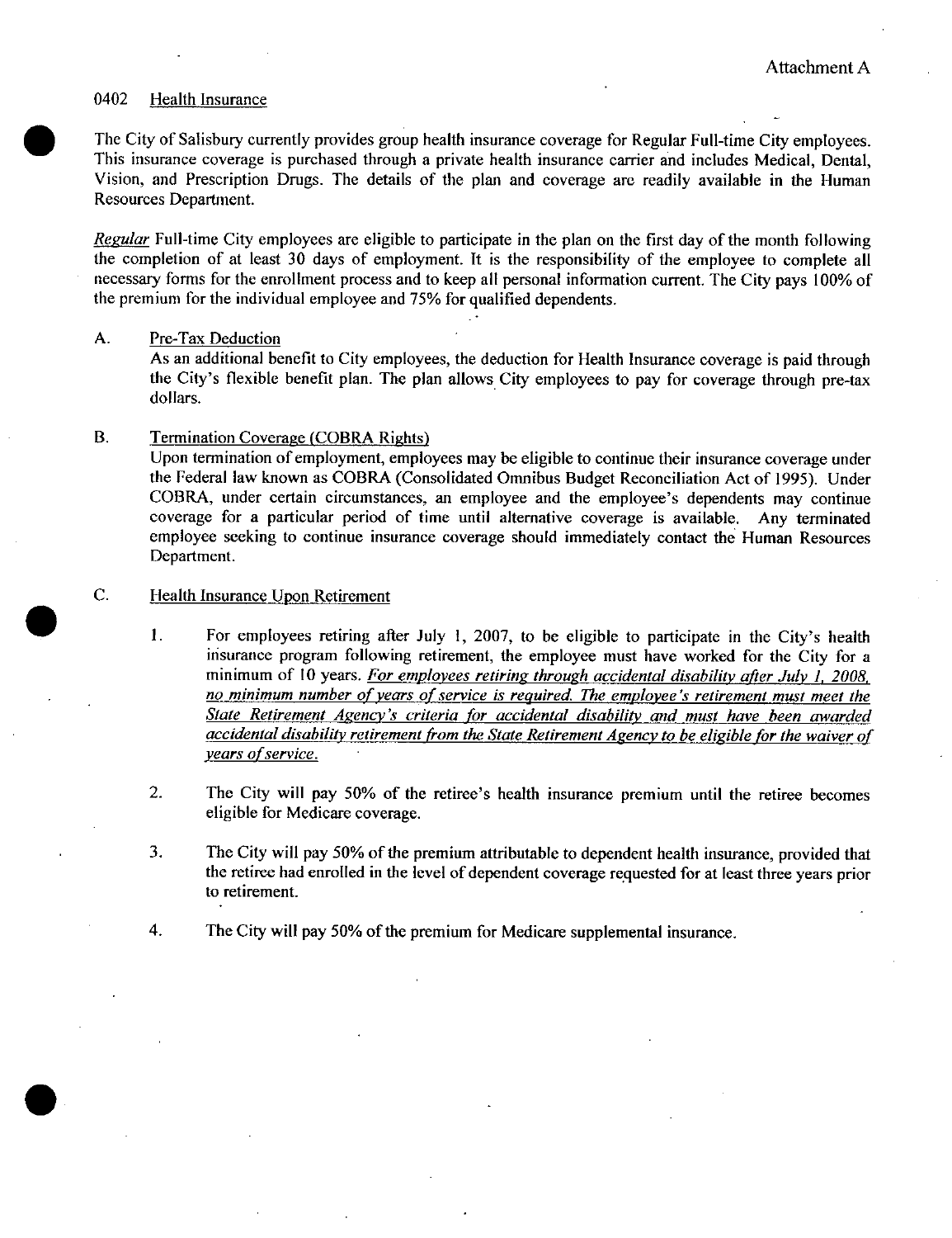#### 0404 **State of Maryland Retirement Plan**

All regular full-time and *regular* part-time City employees must participate in the State of Maryland Retirement System. The plan in which you participate depends upon your job classification. Eligibility and qualification for participation are fully controlled by the Maryland Retirement System documents.

To participate, you must obtain an enrollment form from the Human Resources Department and fully complete the form. It is the employee's responsibility to assure that the application is properly completed. A full description of the State of Maryland Retirement System programs, including all eligibility and participation requirements, is contained in documents which may be obtained from the Maryland State Retirement Agency or the Human Resources Department.  $\overline{\mathbf{S}}$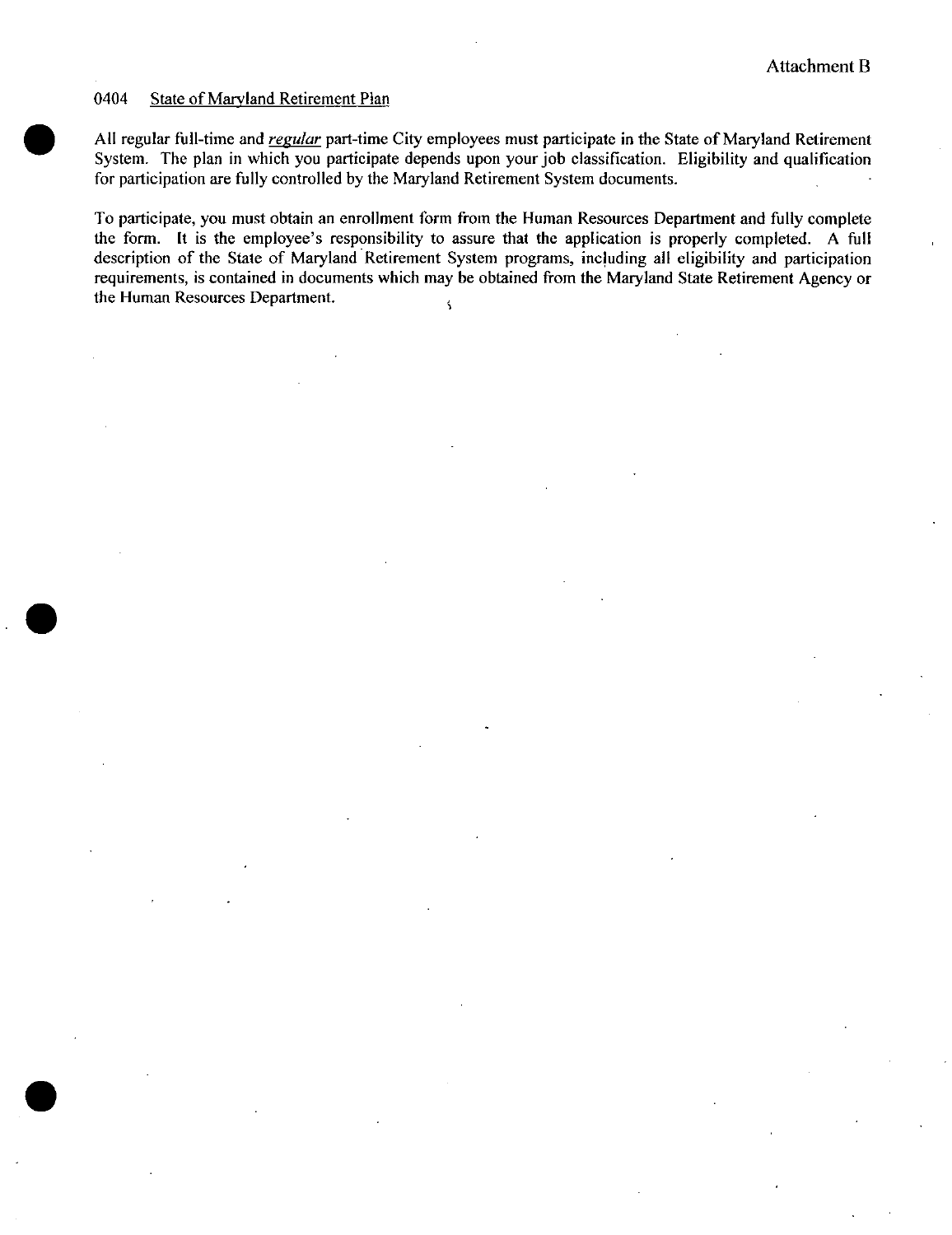#### 0408 Christmas Club

The City of Salisbury maintains a Christmas Club Program whereby employees may have regular deductions from their pay saved until the holiday season. The Club is run in conjunction with a savings institution. For more information, contact the Department of Finance.

## 04098 Parking

The City of Salisbury provides free parking in assigned lots for full-time employees during duty hours. Employees are expected to park in the appropriate lots. Please be mindful not to damage the vehicles of coworkers. City employees are not permitted to use, and are subject to disciplinary measures for use of, the metered spaces in Lot No.9 for their personal vehicles during working hours. This lot is intended for citizens doing business with government offices.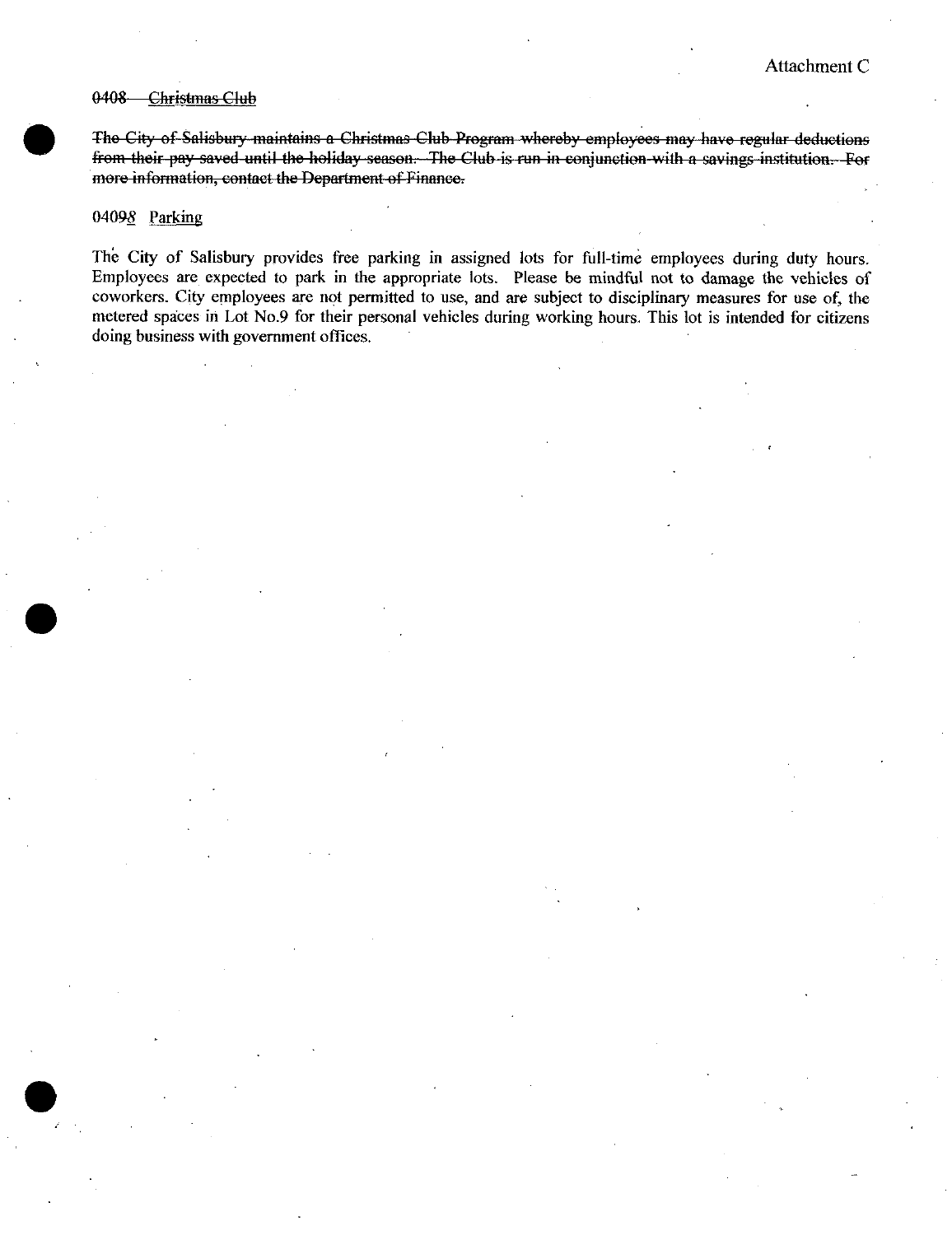#### 0503 Annual Leave

A. All regular full-time employees accrue annual leave at the following rate, commencing with the first full month of service after the month of employment:

| An regalar fun-time employees accrue annual leave at the following rate, commencing with the f<br>full month of service after the month of employment:                                                                                                                                                                                                        |                                                        |  |
|---------------------------------------------------------------------------------------------------------------------------------------------------------------------------------------------------------------------------------------------------------------------------------------------------------------------------------------------------------------|--------------------------------------------------------|--|
| <b>Years Months of Completed Service</b>                                                                                                                                                                                                                                                                                                                      | Leave Credited On The First Day Of The Following Month |  |
| $\theta$ + $\theta$ + $\theta$ + $\theta$ / $\theta$ + $\theta$ / $\theta$ / $\theta$ / $\theta$ / $\theta$ / $\theta$ / $\theta$ / $\theta$ / $\theta$ / $\theta$ / $\theta$ / $\theta$ / $\theta$ / $\theta$ / $\theta$ / $\theta$ / $\theta$ / $\theta$ / $\theta$ / $\theta$ / $\theta$ / $\theta$ / $\theta$ / $\theta$ / $\theta$ / $\theta$ / $\theta$ | .833 days per month                                    |  |
| $1 - 5$ 13-60 (years 1-5)                                                                                                                                                                                                                                                                                                                                     | 1 day per month                                        |  |
| $6 - 961 - 120$ (years 6-10)                                                                                                                                                                                                                                                                                                                                  | 1 1/4 days per month                                   |  |
| $10 - 15$ 121-180 (years 11-15)                                                                                                                                                                                                                                                                                                                               | $1\frac{1}{2}$ days per month                          |  |
| $+6$ $-19$ 181-240 (years 16-20)                                                                                                                                                                                                                                                                                                                              | $1\frac{3}{4}$ days per month                          |  |
| $\cdot$ 20 + 241 + (over 20 years)                                                                                                                                                                                                                                                                                                                            | 2 days per month                                       |  |

- B. Annual leave may be taken at any time during the fiscal year (July 1 June 30); however, in no event may more than 30 days be carried over between fiscal years, except in extreme circumstances, caused by the employer, If an extension is desired due to extreme circumstances, a written explanation must be submitted by the requesting employee to the department head. The request must include a timeframe within which the annual leave carried forward will be used. Upon approval by the department head, the request will be forwarded to the Mayor for review and approval. Leave time in excess of 30 days that is carried forward past the end of the fiscal year in accordance with this policy must be used within 90 days. Any request for leave must be approved at least 5 days in advance by the department and must not conflict with the operation of the department.
- C. As an exception to the accrual formula described above, no additional leave will be credited on the first day of the month if the employee has not reported to work during the preceding month due to any cause other than vacation or on-the-job injury. In the case of absence due to on-the-job injury, annual leave will accrue for the first six months of the absence. No annual leave will accrue beginning on the seventh month of the absence.
- D. When an employee resigns from employment with the City, the employee will receive payment, in lieu other than vacation or on-the-job injury. In the case of absence due to on-the-job injury, annual leave will accrue both month of the absence.<br>When an employee resigns from employment with the City, the employee will recei employee's current daily rate of pay. An employee, who dies while in service, and who was eligible for retirement through length of service or age, is also entitled to payment, in lieu of accumulated leave, and their beneficiary shalt receive such compensation under the formula given in the preceding sentence.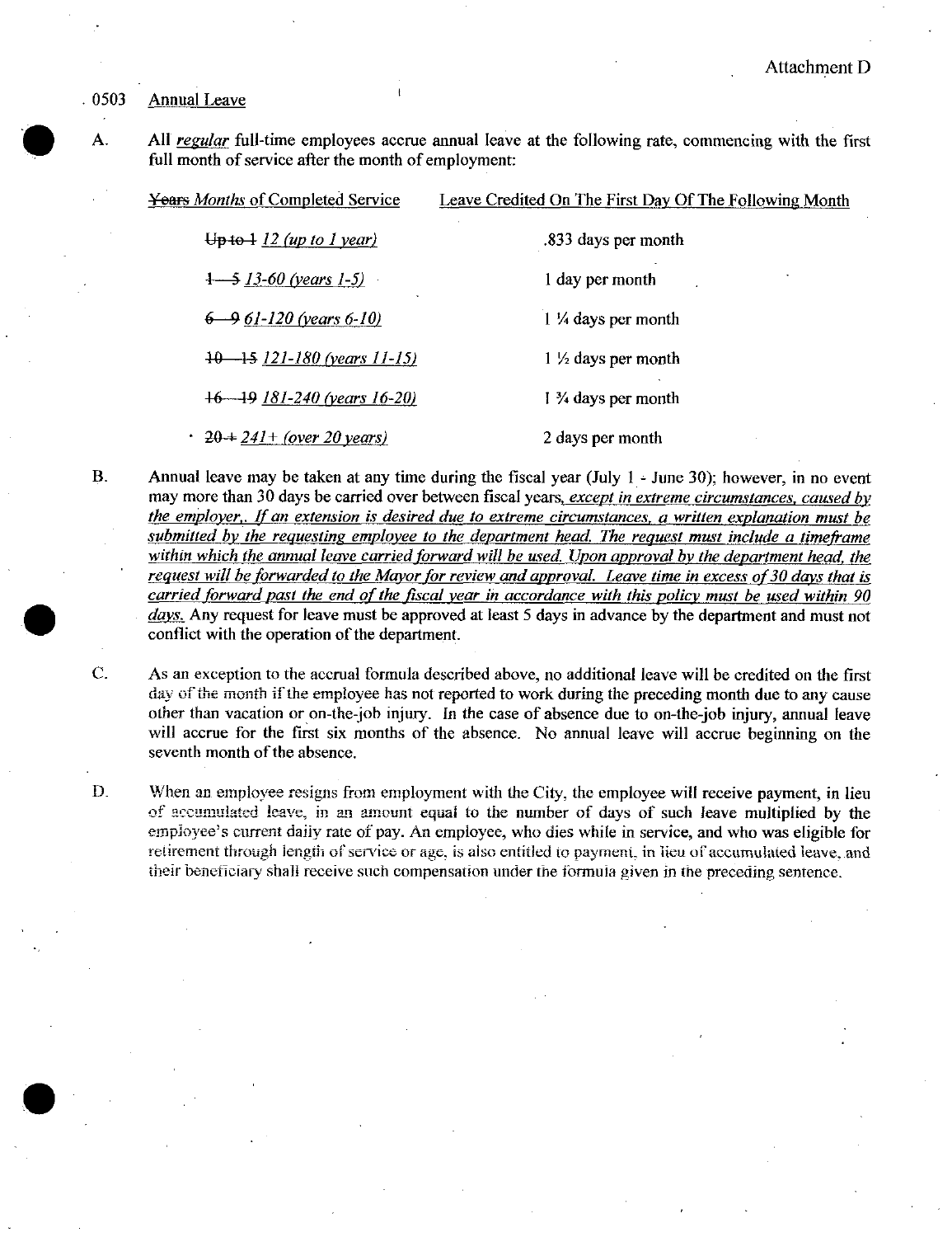## 0504 Sick Leave

- A. Regular full-time City employees are credited with one sick leave day per month worked following the first full month of service after the month of employment. Sick leave is credited on the first day of the month. No sick leave will be credited on the first day of any month if the employee has not reported to work during the preceding month due to any cause other than vacation or on-the-job injury. At no time will sick leave be paid out in cash in lieu of time off, except upon Retirement as explained herein. In the case of absence due to on-the-job injury, sick leave will accrue for the first six months of the absence. No sick leave will accrue beginning on the seventh month of the absence.
- $B<sub>1</sub>$ City employees are sternly admonished that sick leave is only to be used for actual sickness by the employee, or if the employee is needed to care for a Serious Health Condition of an immediate family
- B. City employees may use sick leave for illness or disability of the employee or for a medical appointment of the employees may use sick leave for illness or disability of the employee or for a medical appointment<br>of the employee or a member of their immediate family subject to approval by the employee's<br>supervisor. A doctor's of the employee or a member of their immediate family subject to approval by the employee's supervisor. A doctor's note is required to document all appointments and must be submitted with the supervisor. A doctor s note is required to document att appointments and must be submitted with the<br>sick leave request upon returning to work. Sick leave may also be used for family necessity, which is<br>explained in paragra immediate family member, as provided in Section 0505 of this handbook.
- C. Sick Leave may be used for <sup>a</sup> family necessity, such as the unexpected illness of <sup>a</sup> child, subject to approval by the employee's supervisor. The use of Sick Leave for a family necessity is limited to five 5) days in <sup>a</sup> twelve month period.
- D. In the event that sick leave exceeds three consecutive calendar days, or five days in a fiscal year, a certified doctor's explanation may be required to receive sick leave pay. A doctor's note is required if <sup>a</sup> sick leave day is taken on the day immediately preceding or immediately following <sup>a</sup> holiday.
- E. Although providing <sup>a</sup> sick leave benefit for bonafide illnesses, the City retains <sup>a</sup> right to discipline employees, transfer employees or terminate employees whose resultant pattern of absences<br>prevents the employee from effectively performing the essential functions of the job. The City<br>further reserves the right to request prevents the employee from effectively performing the essential functions of the job. The City further reserves the right to request that an employee undergo a physician's examination by a physician selected by the Ciry, at the expense of the City, to verify that an employee can continue to perform the essential functions of the job without danger of injury to the employee or coworkers. The City also reserves the right to require that employees remain accountable during all periods of absence, including the requirement that employees report to their department upon request to discuss their status in person with their supervisor
- F. Any City employee that does not use any sick leave days during <sup>a</sup> fiscal yeaz will receive one additional paid Recognition Day (see Section 0507) to be used in the following fiscal year. Upon Retirement, as defined by the applicable Maryland Retirement Plan, an employee shall be paid up to 25% of all accrued sick days up to <sup>a</sup> maximum of thirty days. Payment will be based upon the rate of pay immediately preceding retirement. An employee, who dies while in service, and who was eligible for retirement through length of service or age, is also entitled to payment of up to 25% of all accrued sick days up to <sup>a</sup> maximum of thirty days, and their beneficiary shall receive such compensation under the formula given in the preceding sentence.

## G. Advanced Sick Leave

An employee may be advanced sick leave not in excess of <sup>96</sup> hours in <sup>a</sup> twelve-month period in cases of serious disability or aihnents and when the exigencies of the situations so require. This advanced sick leave may be in addition to the accumulated sick leave to the credit of the employee. The following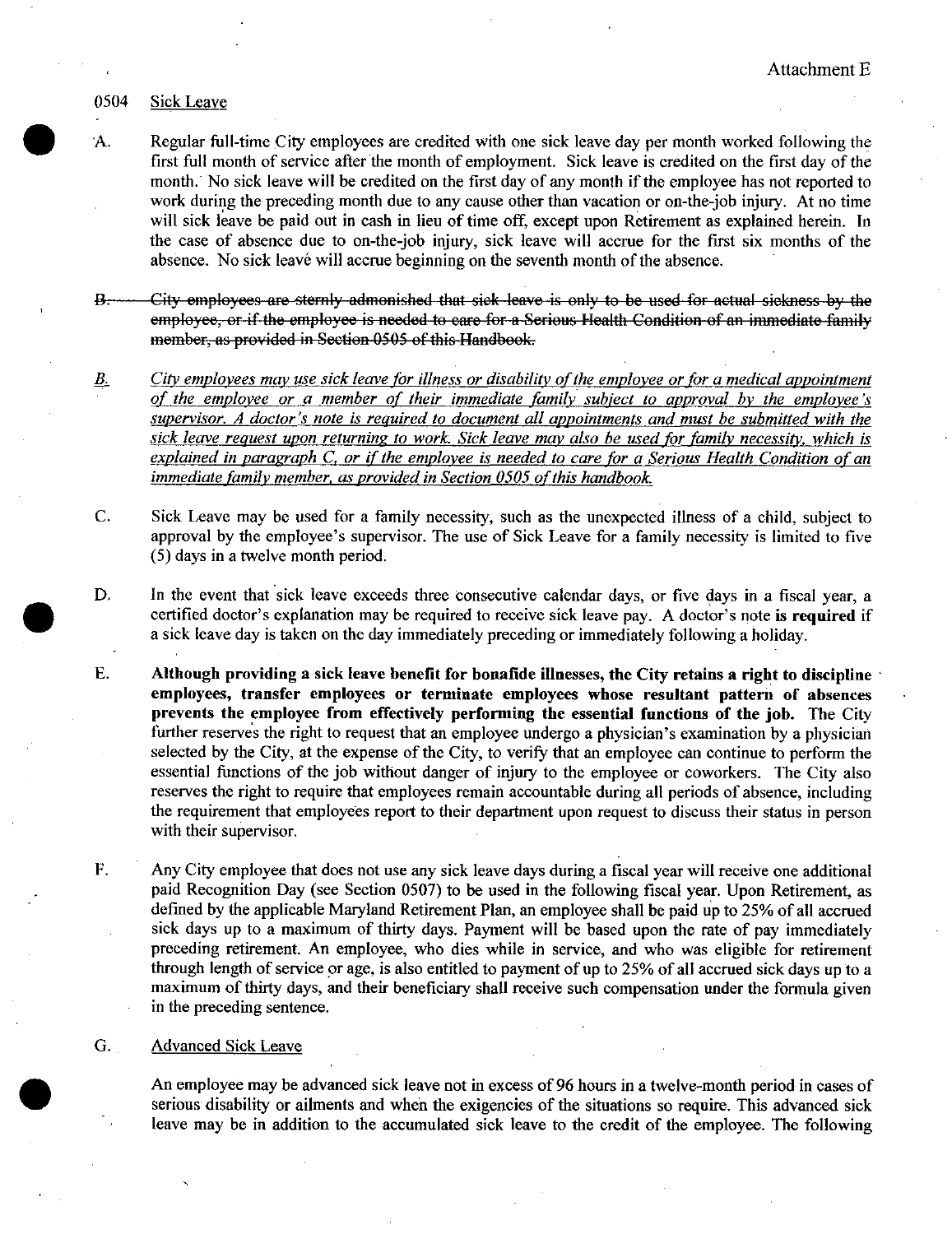requirements must be observed if sick leave is advanced:

- 1. The period of absence from duty on account of illness must be for <sup>a</sup> period of at least five or more consecutive work days, except that <sup>a</sup> lesser amount of sick leave may be advanced to supplement accumulated leave to cover <sup>a</sup> continuous period of absence of five or more work days. Every case of advanced sick leave will be supported by <sup>a</sup> certificate of <sup>a</sup> practicing physician stating the nature of the illness and necessity for advanced sick leave.
- 2. The total amount of sick leave advanced shall not at any time or for any one case exceed the <sup>96</sup> hours in excess of the accumulated sick leave to the credit of the employee. Sick leave The total amount of sick leave advanced shall not at any time or for any one case exceed the 96 hours in excess of the accumulated sick leave to the credit of the employee. Sick leave advances shall be reviewed by the empl mitigating and aggravating circumstances and forward his recommendation to the department director. The director shall approve or disapprove the request. Any sick leave that is extended under this condition must be paid back at the same rate that is accumulated.
- Any sick leave, which is advanced and not paid back, by subsequently accumulated sick leave must be repaid to the City at the time the employee ceases employment with the City. The amount to be repaid will be that number of advanced hours still outstanding times the hourly rate of the employee at the time such advanced leave was taken. Such amount may be offset against any amounts otherwise due to the employee, and/or the City may recover any such amounts from the employee, which the employee shall pay within <sup>30</sup> days after his cessation of employment.
- 4. Before advanced sick leave can be approved, an employee must have utilized all available earned paid leave.
- 5. Any advanced sick leave must be reported in writing to the Finance Department for purpose of payrolI.

## H. Sick Pool

The City of Salisbury has developed a Sick Pool for regular full-time employees. The purpose of a Sick Pool is to allow regular full-time City employees to "pool" sick leave together to be used by participating employees that have depleted all of their accrued leave time and are out of work due to a Family Medical Leave qualifying condition.

The Sick Pool is a voluntary program. Any employee who enrolls in the program will be charged with a sick day, but the day will be noted as a pool donation, therefore the employee will still be eligible for the up to 8 hours of Recognition Day time if no other sick time is used within the fiscal year.

1. Regular Full Time Employees

The City Sick Leave Pool will be developed through the voluntary contribution of one workday's sick leave hours by eligible employees electing to do so during a stated open enrollment period, with the pool to take effect on January 1 of each year.

- $a.$  The City Sick Leave Pool may be used by eligible employees who have contributed to it and:
	- $1.$  Have a qualifying medical condition as determined by the Family Medical Leave Act:
	- Have exhausted their normal sick leave, annual leave, holiday leave, personal 2. leave, compensatory time and any other leave time available to him or her:
	- 3. Have submitted the completed Request for Sick Pool Form to the Human Resources Department: and
	- 4. Have had the request reviewed by the HR Department with the ultimate approval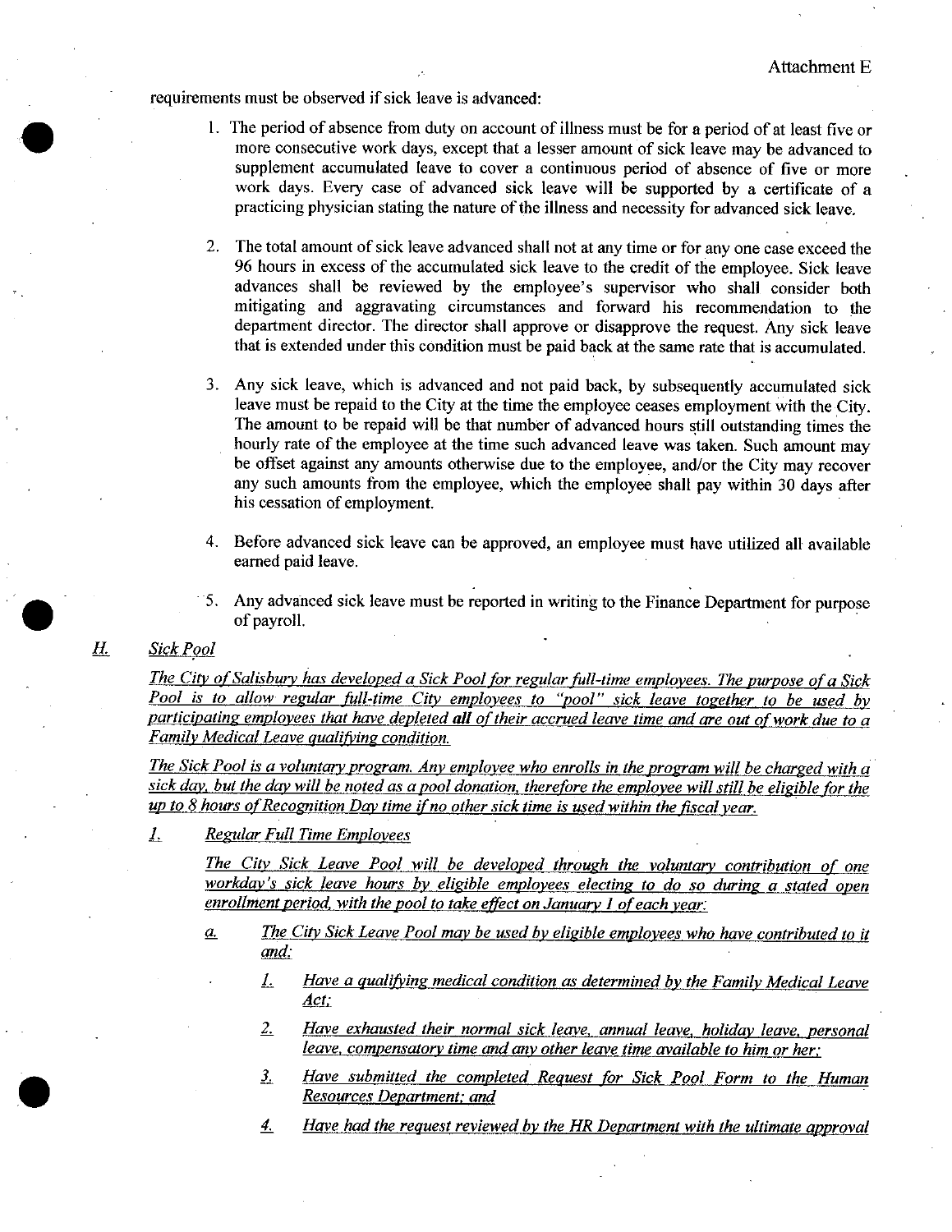by the Director of Internal Services.

b. During the open enrollment period of each year those eligible employees who have used no more than five non-physician documented working days of sick leave during the preceding twelve months depending on hire date maw

1. Accumulate their sick leave in a normal manner. or

- 2. Contribute one workday's hours of sick time (not to exceed 8 hours) to the City Sick Leave Pool and accumulate the rest in a normal manner.
- c. A maximum of 120 hours per 12 month period may be requested by an employee from the City Sick Leave Pool.

d. Employees that did not elect to participate during the open enrollment period may elect<br>to participate provided they have a qualifying event as defined by the Regulations issued by the Department of Treasury for Section 125 Plans (birth or adoption of a child, marriage, divorce, etc.)

2. Newly Hired Regular Full-Time Employees

All newly hired regular full-time employees will be eligible to join the Sick Pool after the completion of their probationary period. A new employee will have 30 days from the end of  $\cdot$ their probation to enroll in the Sick Pool.

I. Employee to Employee Donation Program

Effective November 1, 2008, regular full-time employees may donate annual, personal and/or sick leave to other regular full-time employees who have a serious and prolonged medical condition and who have<br>exhausted all of their leave. A serious and prolonged medical condition is defined as determined by the Family Medical Leave Act. The only rule for eligibility of employee to employee donated time is the FMLA condition.

The Human Resources Department will solicit donations, not the employee. The appropriate forms must be completed and submitted to the HR Department for review and final approval from the Director of Internal Services.

Any unused donated leave time will automatically be forfeited to the City Sick Leave Pool  $-$  not returned to any employee.

A maximum of 240 hours per 12 month period may be requested by an employee from the employee to employee donation program.

\*\*Regular Full-Time Employees may utilize both the Sick Leave Pool and the Employee to Employee Donation Program for a maximum donation of 360 hours per 12 month period.\*\*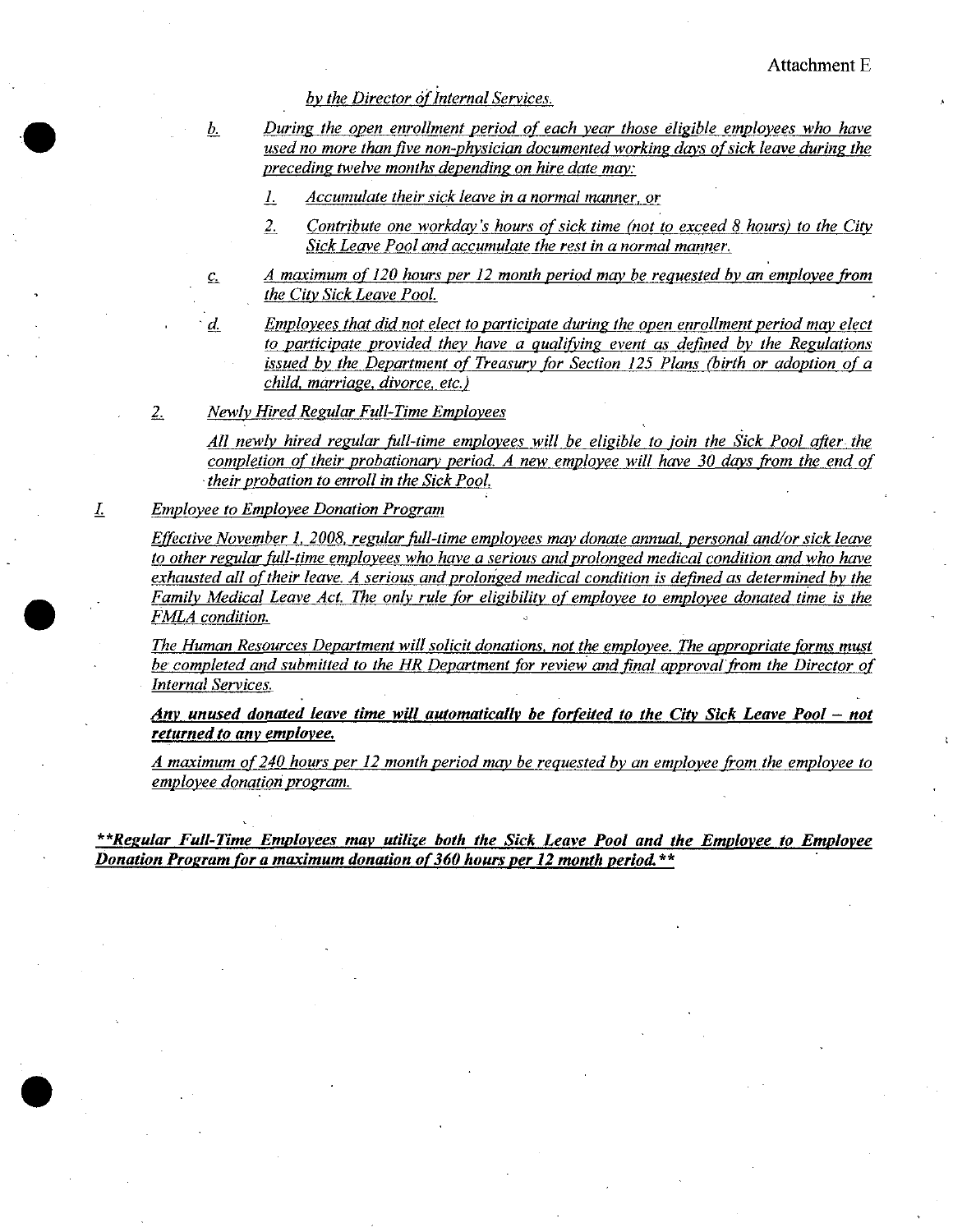## 0508 Military Leave for Active Duty

Attachment F<br>
19508 Military Leave for Active Duty<br>
In the event that a <u>regular</u> full-time employee is either inducted into the Armed Forces of the United States or is called<br>
up to active duty as a member of the U.S. Arm up to active duty as a member of the U.S. Armed Forces Reserves or the National Guard, the following policy will govern the employee's pay and benefits while on such active duty status: In the event that a *regular* full-time employee is either inducted into the up to active duty as a member of the U.S. Armed Forces Reserves or t govern the employee's pay and benefits while on such active duty status:

- A. Upon presentation of orders and the establishment of an effective date for the leave of absence, an employee is placed in Leave Without Pay status.
- B. The employee's status is frozen relative to all benefits, with the exception of Health Care and Life insurance premiums which shall continue under the same terms and conditions as if the employee remained an active employee. If the employee is now paying <sup>a</sup> percentage of the premium, the employee must make arrangements to continue to pay the percentage of the premium.
- C. Any accumulations of leave or compensatory time will remain in place, or the employee may choose to receive pay for any accrued annual or personal leave. The leave of absence will not be considered time worked for purposes of determining benefits that accrue on the basis of employment, such as Sick Leave and Annual Leave.
- D. The employee is given job retention rights after active duty, subject to physical and psychological ability to perform, to the employee's former position or one of comparable status. To exercise reinstatement the employee must report within 90 days of release from active duty.
- E. The employee shall be granted all across- bard the-increases realized during absence.
- F. If the employee's military pay is less than the pay as an active city government employee, the employee shall be entitled to the difference in pay between military pay and the city pay. The employee must document this difference by the presentation of military pay stub to the City's payroll clerk.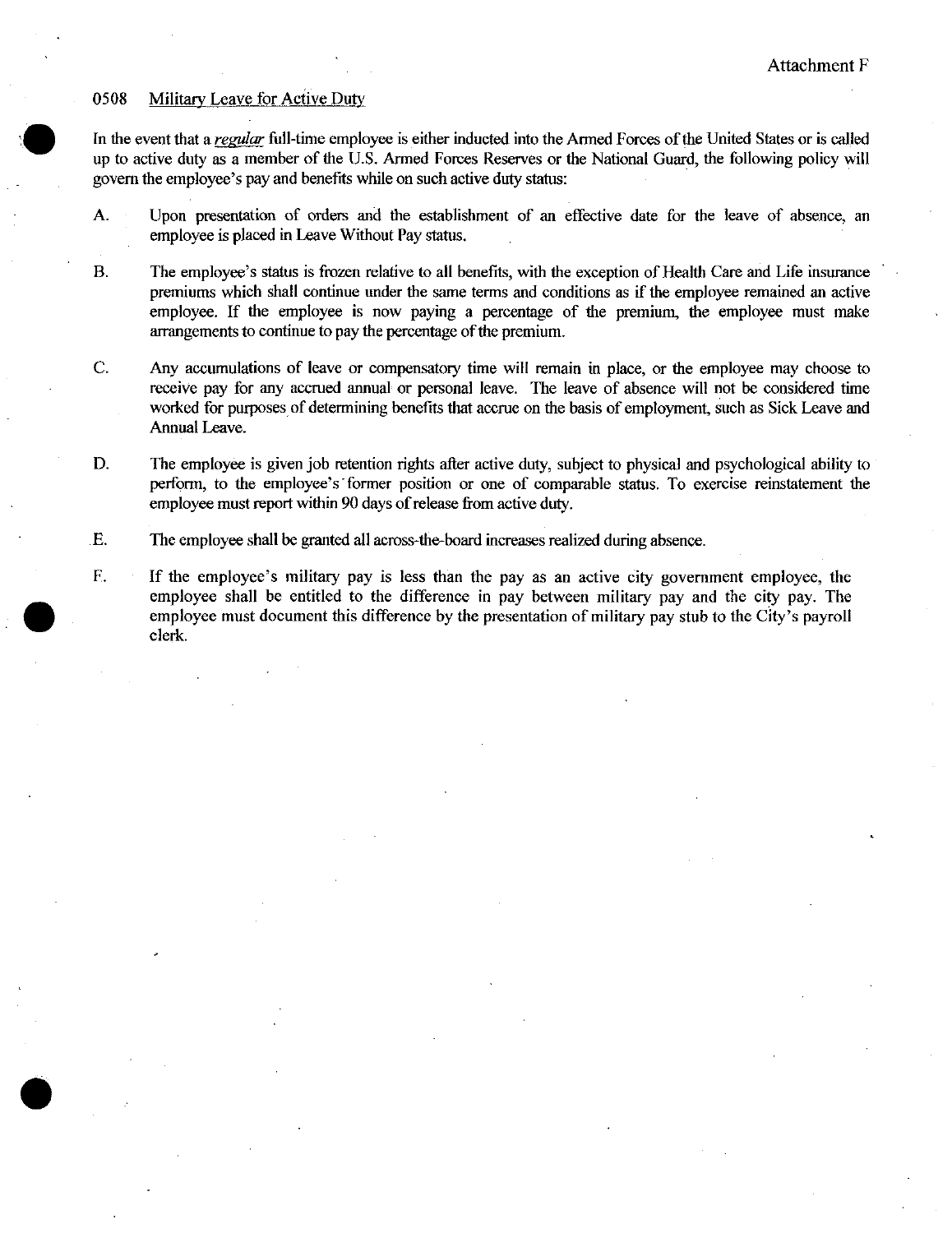#### 1108 Needs Improvement or Unsatisfactory Performance

First Appraisal. Employees who receive an overall rating of less than satisfactory shall not be eligible to receive a performance based salary increase for the 12 month rating period following the less than satisfactory evaluation. until their performance is certified as satisfactory The supervisor shall counsel the employee, state and document the specific reasons for less than satisfactory rating, advise them of the consequences, and inform them that a second appraisal will take place within 90 days.

#### **B.** Second Appraisal.

 $A.$ 

- Satisfactory. If the second appraisal is satisfactory, the employee shall receive the salary  $\ddagger$ increase as of the date the supervisor certifies that the individual's performance is satisfactory.
- $2 -$ Less than Satisfactory. If the second appraisal is less than satisfactory, the supervisor may initiate removal proceedings.
- If the second appraisal is satisfactory, the employee will be eligible for a performance based  $\perp$ salary increase after the next full twelve (12) month rating period and a satisfactory performance appraisal at that time.
- If the second appraisal is less than satisfactory, the supervisor may initiate discharge  $2.$ proceedings.